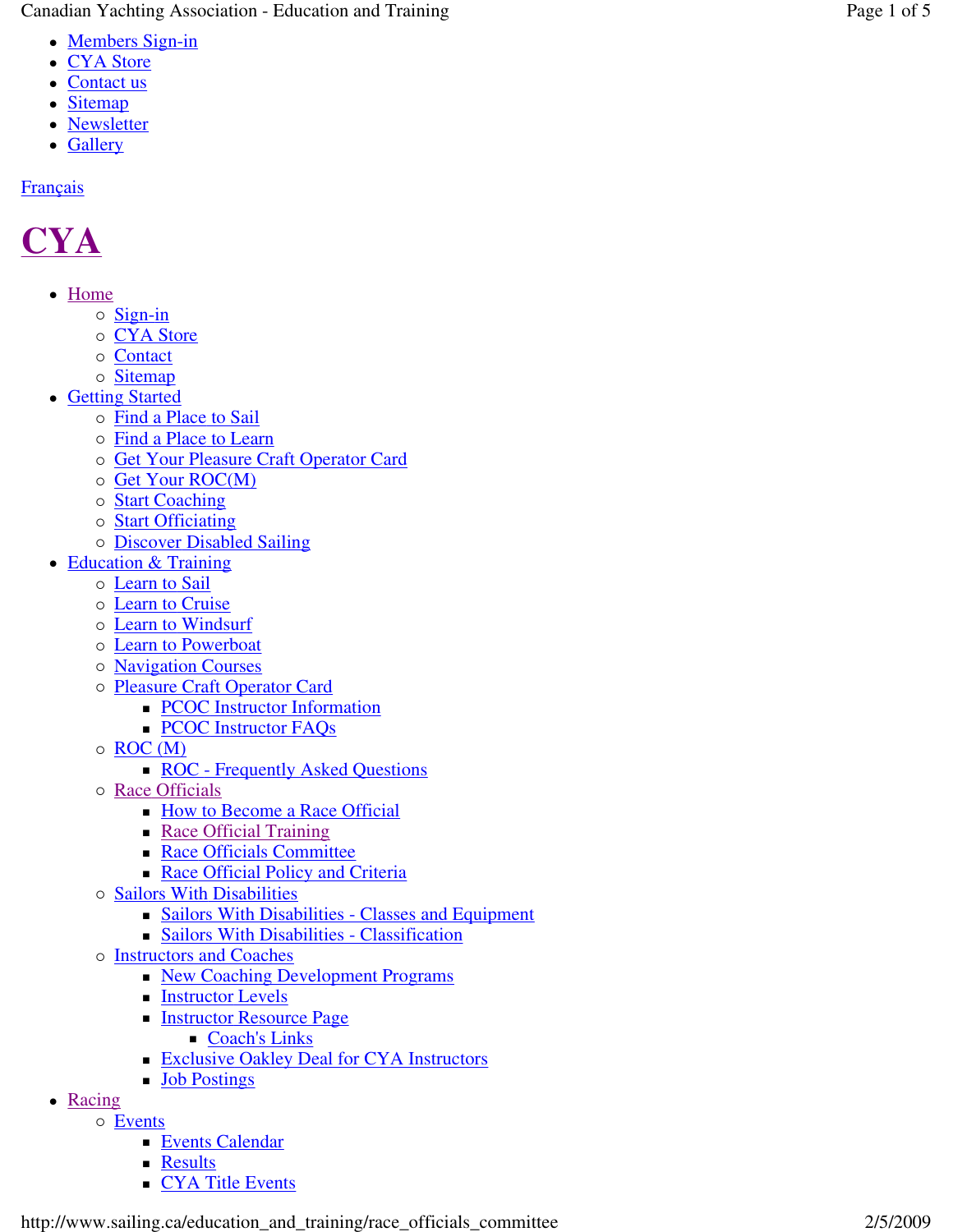- 2007 Title Events
- 2008 Title Events
- 2009 Title Events
- **Event Rotation**
- **2009 Canada Summer Games**
- o Regatta Organization
- o Race Officials
- o Rules and Regatta Management
	- Racing Rules of Sailing
	- Race Management Tools
	- **Eligibility**
	- **Experimental Arbitration System**
	- **Interpretations of the Racing Rules**
	- **Protests**
	- **Appeals**
	- **Measurement**
	- **PHRF**
	- U.S. Portsmouth Yardstick Numbers
- o Offshore Racing and Regulations
	- **Special Regulations**
	- **IRC** in Canada
	- **COLLEGE** Council
	- **Configure Sail Numbers**
- o Racing for Sailors with Disabilities
	- Disabled Sailing Associations
- National Sailing Teams
	- o Canadian Sailing team
		- **Canadian Sailing Team Members**
		- **Figure 4** Frequently Asked Questions
		- **Selection Criteria** 
			- **ISAF Criteria**
			- Canadian Olympic Committee
		- **Sailing Team History**
	- o Canadian Youth Sailing Teams
		- 2009 Canadian Youth Sailing Team
		- 2009 Canadian Optimist Dinghy Team
		- **Teams' Selection**
		- Youth Code of Conduct
	- o Ethics
	- o Resources
	- o Financial Assistance Program
	- o Olympic and Paralympic Classes
	- o Sport Canada AAP
	- o **Members**
	- o Olympic and Paralympic Games
	- o **Athlete Resources**
- Members
	- o Yacht and Sailing Clubs
		- **Club Members**
		- **RC Stevenson Boat Loan Fund**
	- o **Sailing Schools**
	- o CYA Camps
	- o Class Associations
	- o Provincial Sailing Associations
	- o **Affiliate Organizations**
	- o Corporate Members

http://www.sailing.ca/education\_and\_training/race\_officials\_committee 2/5/2009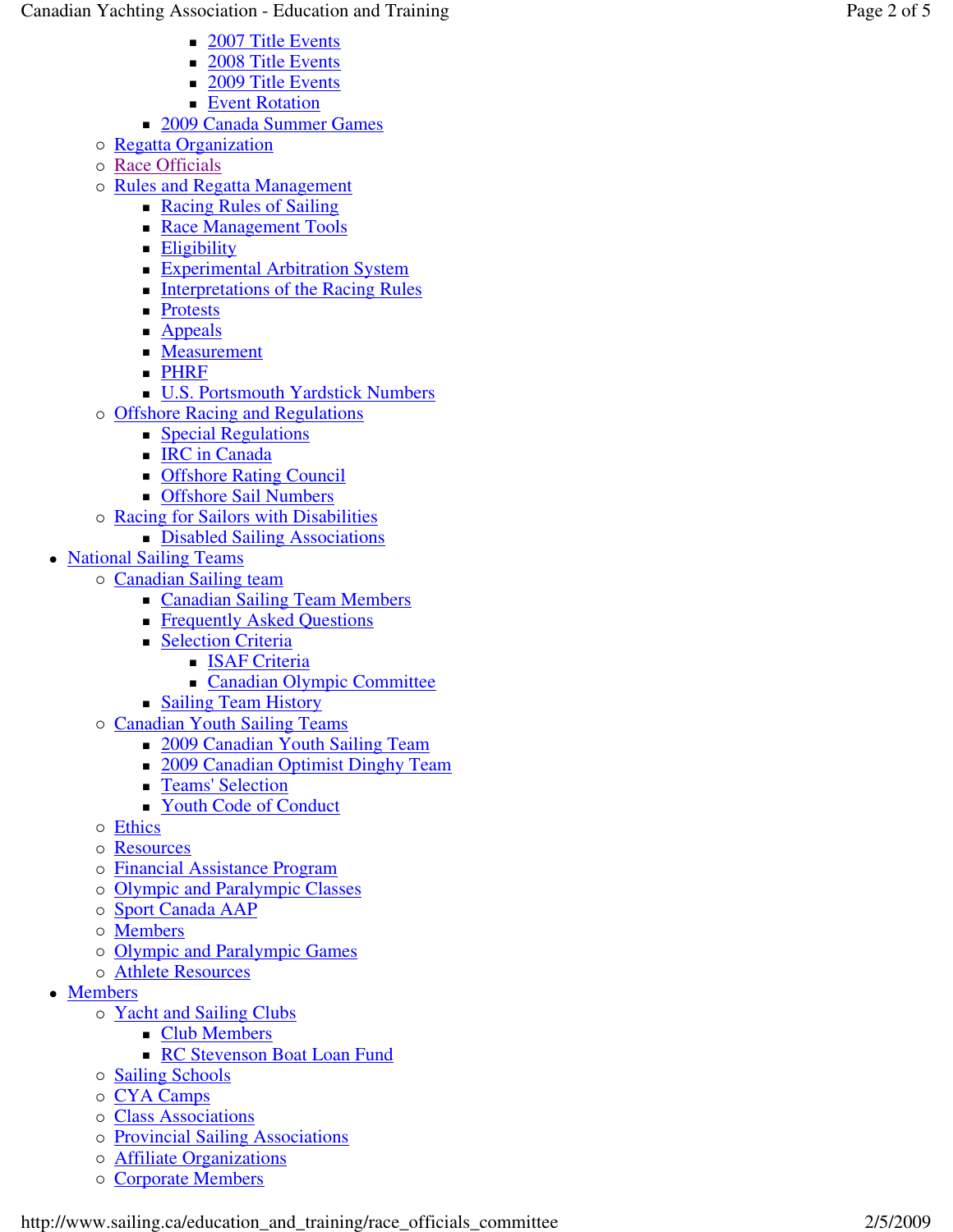Canadian Yachting Association - Education and Training Page Page

- $\blacksquare$  Gul
- **Rolex**
- Salmon Cove
- **Gant**
- Fogh Marine
- Harken
- **McLube Sailkote**
- CYA Mosaik MasterCard
- Sailing World and Cruising World **Mercury Marine**
- Sailor Development
	- o Youth Code of Conduct
	- o High School Sailing
	- o Long Term Athlete Development Framework
- About
	- o **National Authority for Sailing** 
		- Sports Organizations in Canada
		- **International Sailing Organizations**
		- **National Sport Centres**
	- o **Strategic Plan**
	- o **Bylaws and Policies** 
		- **Bylaws**
		- **Policies** 
			- Financial Assistance Program
			- Volunteer Expense Policy
			- **Harassment Policy**
			- Conflict of Interest Policy
			- **Privacy Policy**
			- **Merchandise Policy**
			- Coaches Code of Conduct
		- **Regulations**
	- o CYA Board of Directors and Provincial Council
	- o Meetings
		- **Minutes**
	- o Awards
		- CYA Awards and Recognition
		- **Past Presidents**
		- Councillors of Honour
		- **Canadian Olympic Athletes** 
			- **Listed Alphabetically by year**
			- **Example 1** Listed Alphabetically by Class
			- **Listed Alphabetically by class by year**
		- Canada Games Medalists
	- o Contact Us
- Events
	- o **Meetings**
	- o **Annual General Meeting**
	- o Board of Directors Meetings
	- o Committee Meetings
	- o Sailor Development Committee
	- o **Accessible Sailing Planning**
	- o Divisional Meetings
	- o Racing Division
	- o Training Division
	- o Executive Committee Meetings
	- o Provincial Events

http://www.sailing.ca/education\_and\_training/race\_officials\_committee 2/5/2009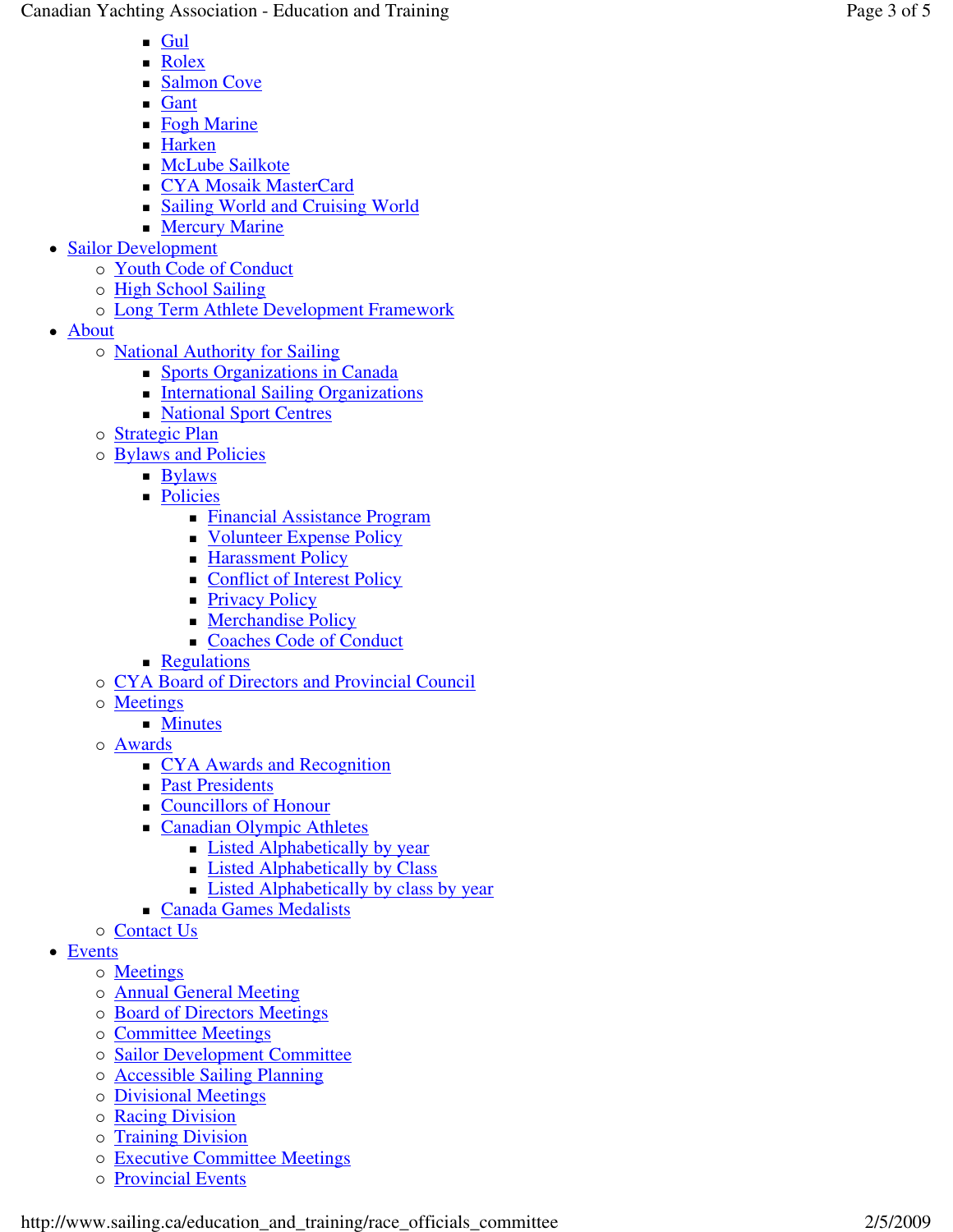- o Racing
- o Regattas
- o Title Events
- o **Past Events**

## **Race Officials Committee**

The CYA Race Officials Committee has a mandate to develop and organize education and certification for Sailing's Officials. The Committee is made up of 4 Sub-Committees: Race Officers, Judges, Umpires, and Measurers.

**Chair:** Patrick Lymburner (ON)

**Race Officer's Sub-Committee:** Paul Ulibarri - Chair (BC) Bill Cheek - Member Emeritus, Gord Mouland, Peter van Muyden, Ross Tellier, Michael Walker, Rob Williams, Guy Walters

**Judges Sub-Committee:** Leo Reise - Chair (ON) Lynne Beal, Dave Cramb, John Holmes, David Pelling, David Covo, Peter Wood, Warren Nethercote

**Umpires Sub-Committee:** Graeme Hayward - Chair (ON) Peter Hayward, Andrew Alberti, Andy Wardle, Alex McAuley

**Measurers Sub-Committee:** Steve Tupper - Chair (BC) John Crawley, David Sprague

If you are keen to become more involved as a race official, contact your local sailing club, your Provincial Sailing Association or CYA racing@sailing.ca

## **Education and Training**

search keywords



**Subscribe to the CYA Newsletter!**